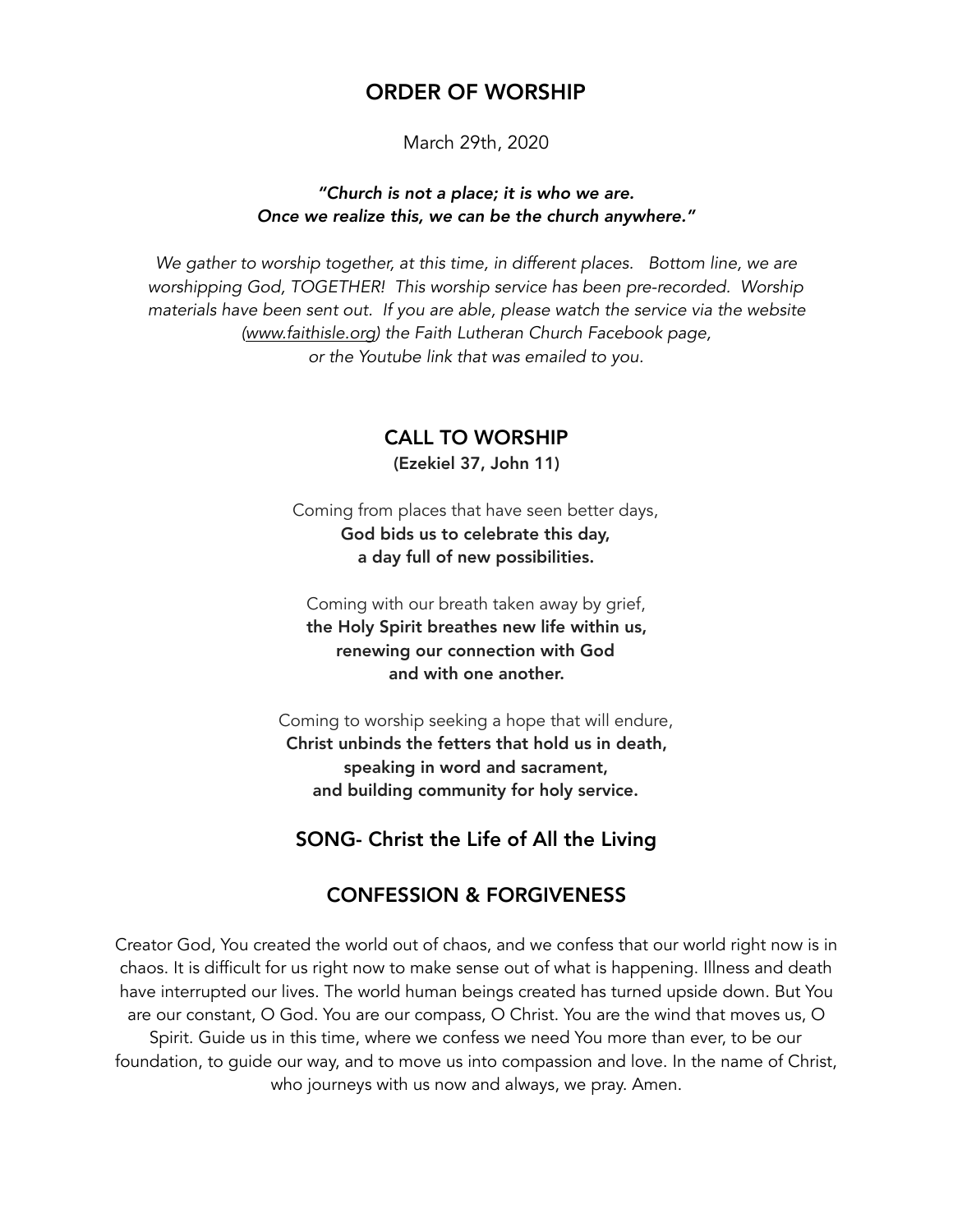#### ABSOLUTION

Christ came to lead us in paths of righteousness and to guide us through our lives. Christ is with us in times of danger and times of peace. The goodness and mercy of God are given to us each and every day of our lives. God forgives us for our failings, upholds us in love, and leads us to the place that Christ has prepared for us. Believe in your heart that God loves you and forgives you.

### **SCRIPTURE**

#### *Ezekiel 37:1-14*

1The hand of the Lord came upon me, and he brought me out by the spirit of the Lord and set me down in the middle of a valley; it was full of bones. 2He led me all around them; there were very many lying in the valley, and they were very dry. 3He said to me, "Mortal, can these bones live?" I answered, "O Lord God, you know." 4Then he said to me, "Prophesy to these bones, and say to them: O dry bones, hear the word of the Lord. 5Thus says the Lord God to these bones: I will cause breath to enter you, and you shall live. 6I will lay sinews on you, and will cause flesh to come upon you, and cover you with skin, and put breath in you, and you shall live; and you shall know that I am the Lord."

 7So I prophesied as I had been commanded; and as I prophesied, suddenly there was a noise, a rattling, and the bones came together, bone to its bone. 8I looked, and there were sinews on them, and flesh had come upon them, and skin had covered them; but there was no breath in them. 9Then he said to me, "Prophesy to the breath, prophesy, mortal, and say to the breath: Thus says the Lord God: Come from the four winds, O breath, and breathe upon these slain, that they may live." 10I prophesied as he commanded me, and the breath came into them, and they lived, and stood on their feet, a vast multitude.

 11Then he said to me, "Mortal, these bones are the whole house of Israel. They say, 'Our bones are dried up, and our hope is lost; we are cut off completely.' 12Therefore prophesy, and say to them, Thus says the Lord God: I am going to open your graves, and bring you up from your graves, O my people; and I will bring you back to the land of Israel. 13And you shall know that I am the Lord, when I open your graves, and bring you up from your graves, O my people. 14I will put my spirit within you, and you shall live, and I will place you on your own soil; then you shall know that I, the Lord, have spoken and will act, says the Lord."

#### *Psalm 130*

1Out of the depths I cry to you, O Lord; 2O Lord, hear my voice! Let your ears be attentive to the voice of my supplication. 3If you were to keep watch over sins, O Lord, who could stand? 4Yet with you is forgiveness, in order that you may be feared. 5I wait for you, O Lord; my soul waits; in your word is my hope. 6My soul waits for the Lord more than those who keep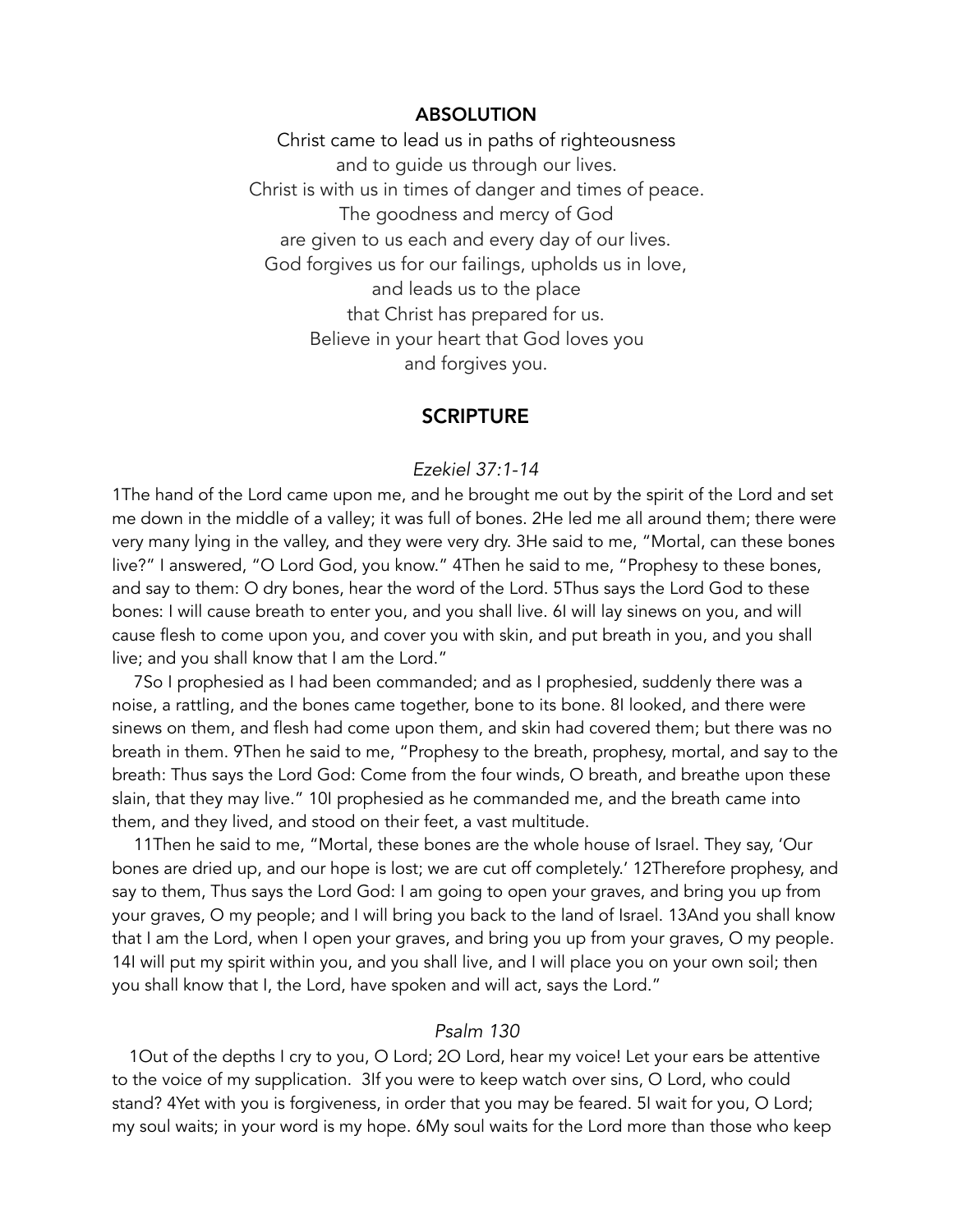watch for the morning, more than those who keep watch for the morning. 7O Israel, wait for the Lord, for with the Lord there is steadfast love; with the Lord there is plenteous redemption. 8For the Lord shall redeem Israel from all their sins.

#### *John 11:1-45*

1Now a certain man was ill, Lazarus of Bethany, the village of Mary and her sister Martha. 2Mary was the one who anointed the Lord with perfume and wiped his feet with her hair; her brother Lazarus was ill. 3So the sisters sent a message to Jesus, "Lord, he whom you love is ill." 4But when Jesus heard it, he said, "This illness does not lead to death; rather it is for God's glory, so that the Son of God may be glorified through it." 5Accordingly, though Jesus loved Martha and her sister and Lazarus, 6after having heard that Lazarus was ill, he stayed two days longer in the place where he was.

 7Then after this he said to the disciples, "Let us go to Judea again." 8The disciples said to him, "Rabbi, the Jews were just now trying to stone you, and are you going there again?" 9Jesus answered, "Are there not twelve hours of daylight? Those who walk during the day do not stumble, because they see the light of this world. 10But those who walk at night stumble, because the light is not in them." 11After saying this, he told them, "Our friend Lazarus has fallen asleep, but I am going there to awaken him." 12The disciples said to him, "Lord, if he has fallen asleep, he will be all right." 13Jesus, however, had been speaking about his death, but they thought that he was referring merely to sleep. 14Then Jesus told them plainly, "Lazarus is dead. 15For your sake I am glad I was not there, so that you may believe. But let us go to him." 16Thomas, who was called the Twin, said to his fellow disciples, "Let us also go, that we may die with him."

 17When Jesus arrived, he found that Lazarus had already been in the tomb four days. 18Now Bethany was near Jerusalem, some two miles away, 19and many of the Jews had come to Martha and Mary to console them about their brother. 20When Martha heard that Jesus was coming, she went and met him, while Mary stayed at home. 21Martha said to Jesus, "Lord, if you had been here, my brother would not have died. 22But even now I know that God will give you whatever you ask of him." 23Jesus said to her, "Your brother will rise again." 24Martha said to him, "I know that he will rise again in the resurrection on the last day." 25Jesus said to her, "I am the resurrection and the life. Those who believe in me, even though they die, will live, 26and everyone who lives and believes in me will never die. Do you believe this?" 27She said to him, "Yes, Lord, I believe that you are the Messiah, the Son of God, the one coming into the world."

 28When she had said this, she went back and called her sister Mary, and told her privately, "The Teacher is here and is calling for you." 29And when she heard it, she got up quickly and went to him. 30Now Jesus had not yet come to the village, but was still at the place where Martha had met him. 31The Jews who were with her in the house, consoling her, saw Mary get up quickly and go out. They followed her because they thought that she was going to the tomb to weep there. 32When Mary came where Jesus was and saw him, she knelt at his feet and said to him, "Lord, if you had been here, my brother would not have died." 33When Jesus saw her weeping, and the Jews who came with her also weeping, he was greatly disturbed in spirit and deeply moved. 34He said, "Where have you laid him?" They said to him, "Lord,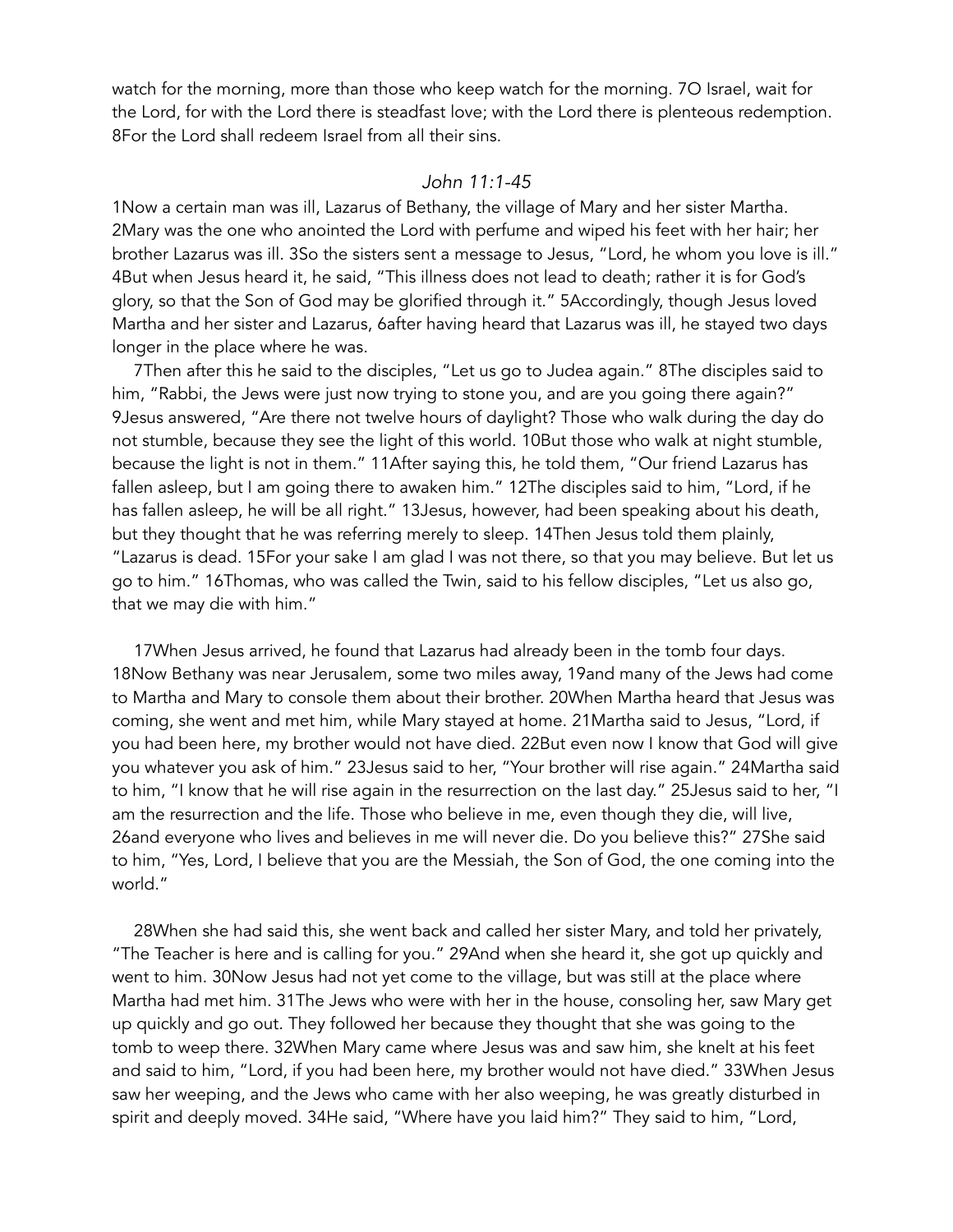come and see." 35Jesus began to weep. 36So the Jews said, "See how he loved him!" 37But some of them said, "Could not he who opened the eyes of the blind man have kept this man from dying?"

 38Then Jesus, again greatly disturbed, came to the tomb. It was a cave, and a stone was lying against it. 39Jesus said, "Take away the stone." Martha, the sister of the dead man, said to him, "Lord, already there is a stench because he has been dead four days." 40Jesus said to her, "Did I not tell you that if you believed, you would see the glory of God?" 41So they took away the stone. And Jesus looked upward and said, "Father, I thank you for having heard me. 42I knew that you always hear me, but I have said this for the sake of the crowd standing here, so that they may believe that you sent me." 43When he had said this, he cried with a loud voice, "Lazarus, come out!" 44The dead man came out, his hands and feet bound with strips of cloth, and his face wrapped in a cloth. Jesus said to them, "Unbind him, and let him go."

 45Many of the Jews therefore, who had come with Mary and had seen what Jesus did, believed in him.

## MESSAGE

## SONG- What Wondrous Love is This

## PRAYERS OF THE CHURCH

Praying together in the Spirit, let us pray for the church, the earth, the world, and all who are in need.

Come to the church, O saving God. Even when we cannot assemble together, bind your faithful people into one body. Breathe your Spirit of life into the global church, that despite our valley of dry bones we may rise to praise your name. In our virtual contacts, make each of us into signs of baptismal hope in your merciful might.

Come to the nations and their leaders, O God of peace. Lead the world away from war and violence. Guide those in authority to provide for those in dire need of humanitarian relief. Direct our president and other heads of government to deal appropriately in the face of the agony of citizens, and point them toward useful means for combating this plague.

Come wherever the coronavirus has struck, O compassionate God. Be present to all who mourn their dead; all who have contracted the virus; those who are quarantined or stranded away from home; those who have lost employment; children who cannot assemble for school and parents with needs for child care. Visit physicians, nurses, and home health aides; hospitals and clinics; medical researchers; and the Center for Disease Control.

Come to all in need, O healing God. Unbind all who are held captive by anxiety, despair, or pain. Comfort those around the world who cannot bury their dead. House the homeless in safe places. Show us how to provide some assistance to those who suffer. Accompany those who